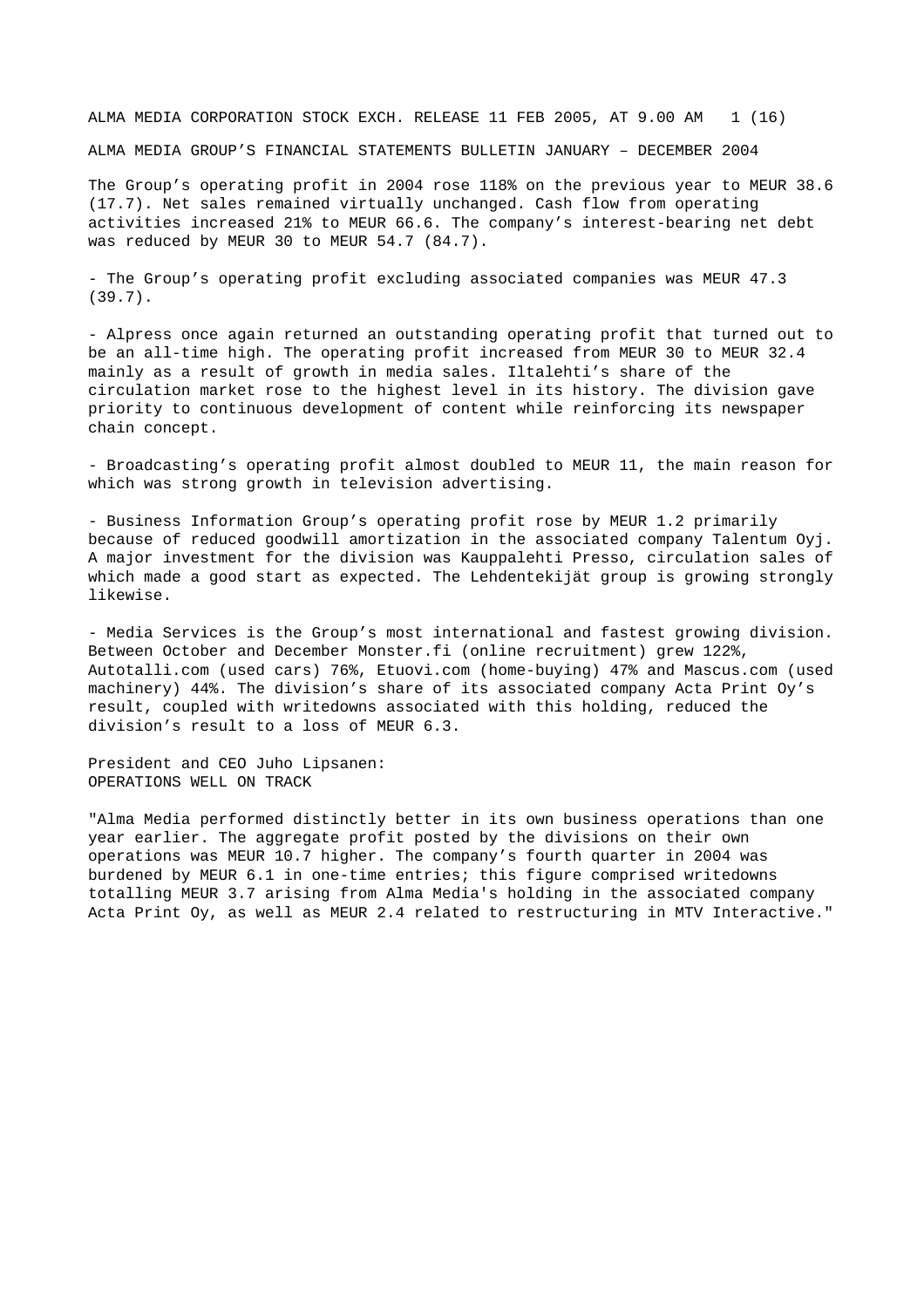|  | 2 (16) |  |  |  |  |
|--|--------|--|--|--|--|
|--|--------|--|--|--|--|

| ALMA MEDIA GROUP, KEY FIGURES (MEUR)        | 2004      | 2003      | 2004     | 2003     |
|---------------------------------------------|-----------|-----------|----------|----------|
|                                             | $10 - 12$ | $10 - 12$ | $1 - 12$ | $1 - 12$ |
| Net sales                                   | 127.4     | 118.3     | 464.6    | 460.5    |
| Operating profit                            | 9.9       | $-4.4$    | 38.6     | 17.7     |
| Operating profit as % of net sales          | 7.8       | $-3.7$    | 8.3      | 3.8      |
| Impact of associated companies on operating |           |           |          |          |
| profit                                      | $-2.9$    | $-17.4$   | $-8.7$   | $-22.0$  |
| Profit before extraordinary items           | 9.3       | $-4.7$    | 35.7     | 14.0     |
| Balance sheet total                         |           |           | 317.3    | 355.2    |
| Gross capital expenditure                   | 5.3       | 6.7       | 14.1     | 21.0     |
| Gross capital expenditure as % of net sales | 4.2       | 5.7       | 3.0      | 4.6      |
| Equity ratio, %                             |           |           | 49.8     | 49.0     |
| Gearing, %                                  |           |           | 36.4     | 50.7     |
| Net financial expenses                      | 0.6       | 0.3       | 2.9      | 3.7      |
| Net financial expenses as % of net sales    | 0.5       | 0.3       | 0.6      | 0.8      |
| Interest-bearing net debt                   |           |           | 54.7     | 84.7     |
| Interest-bearing liabilities                |           |           | 77.2     | 108.8    |
| Interest-free liabilities                   |           |           | 85.1     | 76.8     |
| Average number of employees                 | 3 263     | 3 3 5 6   | 3 380    | 3 610    |
| Average number of employees calculated as   |           |           |          |          |
| full-time personnel                         | 2 612     | 2 635     | 2 679    | 2 861    |
| Cash flow from operating activities/share,  |           |           |          |          |
| EUR                                         | 0.37      | 0.27      | 1.06     | 0.87     |
| Shareholder's equity/share, EUR             |           |           | 2.39     | 2.65     |
| Earnings/share, EUR (undiluted)             | 0.06      | 0.00      | 0.32     | 0.17     |
| Earnings/share, EUR (diluted)               |           |           | 0.32     | 0.17     |
| Market capitalization                       |           |           | 715.5    | 442.6    |
|                                             |           |           |          |          |
| NET SALES BY DIVISION (MEUR)                | 2004      | 2003      | 2004     | 2003     |
|                                             | $10 - 12$ | $10 - 12$ | $1 - 12$ | $1 - 12$ |
| Alpress                                     | 56.1      | 51.0      | 211.6    | 200.2    |
| Broadcasting                                | 55.2      | 51.3      | 195.4    | 178.1    |
| Business Information Group                  | 14.0      | 13.0      | 49.1     | 46.4     |
| Media Services                              | 5.5       | 6.2       | 21.0     | 48.4     |
| Parent Company                              | 3.4       | 3.5       | 13.6     | 13.5     |
| Intragroup net sales                        | $-6.8$    | $-6.7$    | $-26.1$  | $-26.1$  |
| Total                                       | 127.4     | 118.3     | 464.6    | 460.5    |
|                                             |           |           |          |          |
| OPERATING PROFIT/LOSS BY DIVISION (MEUR)    |           |           |          |          |
| Alpress                                     | 9.6       | 7.7       | 32.4     | 30.0     |
| Broadcasting                                | 4.0       | 5.8       | 11.0     | 5.9      |
| Business Information Group                  | 1.4       | 1.8       | 5.4      | 4.2      |
| Media Services                              | $-4.0$    | $-3.1$    | $-6.3$   | $-5.6$   |
| Parent Company                              | $-1.4$    | $-1.3$    | $-5.1$   | $-2.5$   |
| Group entries                               | 0.3       | $-15.3$   | 1.2      | $-14.3$  |
| Total                                       | 9.9       | $-4.4$    | 38.6     | 17.7     |

### Market conditions

Growth in the Finnish economy rose to around three percent. Along with lower unemployment, low interest rates and strong competition among teleoperators, this drove media advertising to growth of six percent. Newspaper advertising was also boosted by EU parliament and local elections. Television raised its market share by half a percentage point to 19.7%. The decision was taken to discontinue analogue television broadcasting on 31 August 2007, sales of digital set-top boxes exceeded expectations, and consolidation in the broadcasting sector aroused lively debate in Finland and abroad.

Media advertising normally rises by some 2-3 percentage points faster than growth in GDP. In 2004, the 6.1% growth in media advertising was well above the conventional level. A major reason was new growth in both recruitment advertising and b-to-b advertising from April onwards following several years of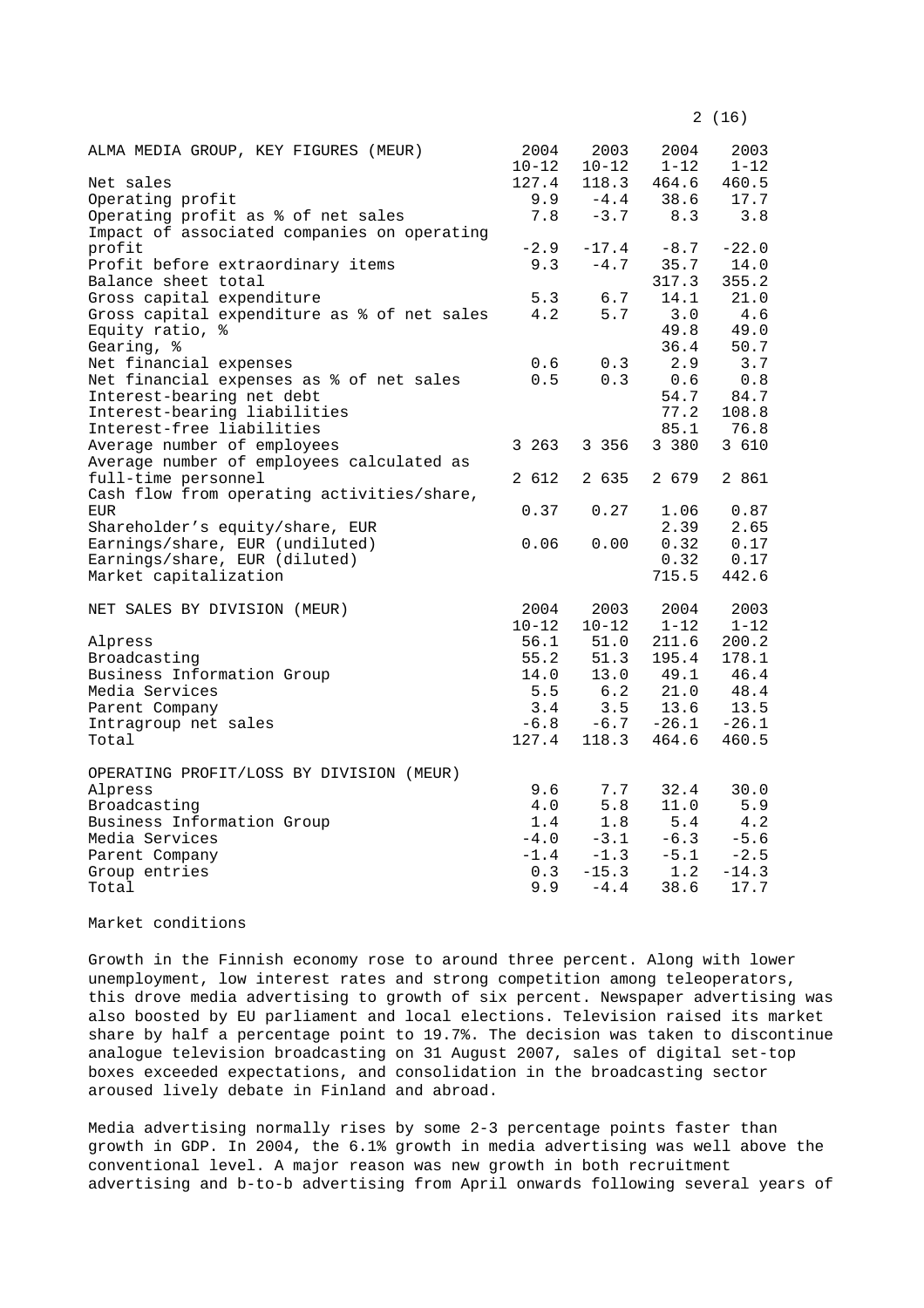decline. Recruitment advertising showed an 11.6% increase and advertising in the business media an increase of 4%.

The circulations of the afternoon papers rose 3.2% during the year.

Newspaper advertising grew 5.8% on the previous year, television advertising 9.5%, magazine advertising 4% and online advertising 35.7%. Radio advertising declined 2.1%.

Retail sector advertising accounts roughly for one-quarter of total media advertising. Additional international competition arrived in Finland in 2003, which spurred advertising spending but in 2004 the level of spending by the retail sector remained unchanged. Advertising of food and beverages were reduced by a change in alcohol taxation in the spring, which virtually halted beer advertising during the first four months of the year. Home advertising rose 24.3%, boosted by low interest rates, and vehicle advertising grew 16.3% as a result of tax changes.

Roughly 550,000 households, or a quarter of the country's total, are now estimated to own a digital set-top box following lively sales over the Christmas period. According to Finnpanel's survey at the end of November the figure then was 493,000 households. The number has increased by 62,000 in three months. The number of broadband connections has risen as well. At the end of the year 50% of all households had an Internet connection, more than half of them with broadband.

Net sales and result

The Group's net sales increased to MEUR 464.6 (460.5) despite of divestments. The increase in comparable net sales was 8.4%. The previous year's total included net sales from printing operations, MEUR 32.0. The business was part of the Media Services division at that time. Net sales of the other divisions increased.

The Group's operating profit more than doubled from MEUR 17.7 to MEUR 38.6. The largest increase was reported by Broadcasting, from MEUR 5.9 to MEUR 11.0, but the highest operating profit was posted by Alpress, MEUR 32.4 (MEUR 30.0). The increase in Business Information Group's operating profit was principally due to the writedown of the associated company Talentum Oyj's shares in 2003, which in 2004 was reflected in lower amortization of goodwill on consolidation. The Media Services division reported an operating loss owing to its share of the associated company Acta Print Oy's result and to writedowns associated with this holding.

Balance sheet and financial position

The Group's balance sheet totalled MEUR 317.3 at the end of 2004 (MEUR 355.2 at 31 December 2003). The company's interest-bearing net debt was reduced by MEUR 30 as a result of continued strong cash flow. The dividend payment (MEUR 39.3) in March reduced shareholders' equity.

Depreciation

The Group's depreciation amounted to MEUR 20.5 (MEUR 25.1), which included MEUR 4.5 (4.2) in goodwill amortization.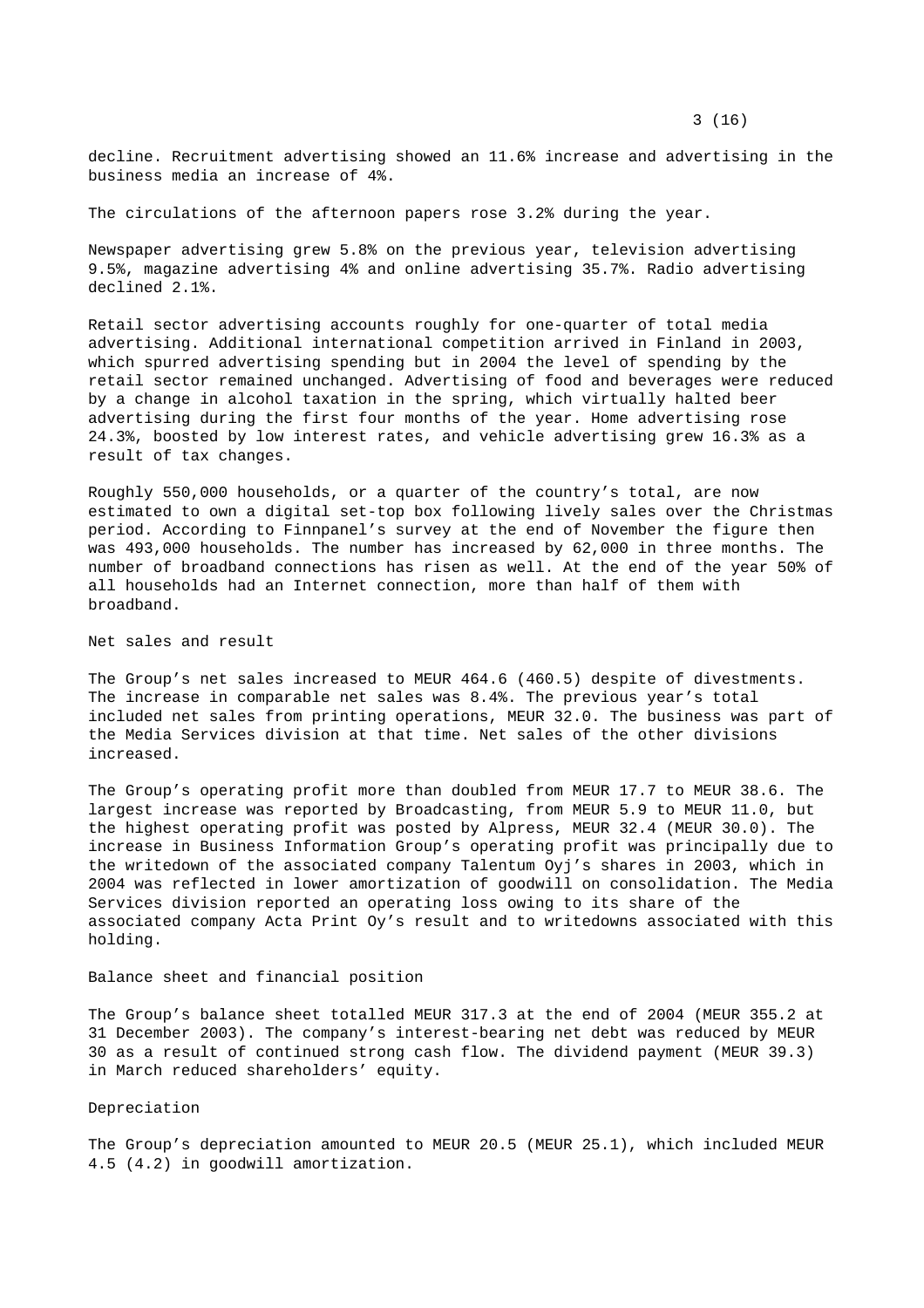#### Capital expenditure

Gross capital expenditure totalled MEUR 14.1 (21.0). This included roughly 0.6 MEUR related to shares in subsidiaries. The remainder comprised normal maintenance and repair expenditure.

## Personnel and administration

Alma Media's annual general meeting on 8 March 2004 approved an amendment to the articles of association limiting the terms of office of the Board members to one year at a time. The members of the Board in turn for retirement were re-elected. The chairman of the Board was Bengt Braun, the deputy chairman was Kari Stadigh, and the other members were Lauri Helve, Matti Häkkinen, Matti Kavetvuo and Jonas Nyrén. Chairman of the Board Bengt Braun and member Jonas Nyrén informed the Board that they were disqualified from attending Board meetings following Schibsted ASA's announcement on 21 December 2004 of its intention to make a public offer for the Alma Media Corporation shares. In Bengt Braun's absence the Board was chaired by its deputy chairman Kari Stadigh.

The AGM appointed the firm of authorized public accountants KPMG Oy Ab and Mauri Palvi APA as the company's auditors, and Eija Kauppi-Hakkarainen APA and Michaela Teir APA as their deputies.

The AGM decided to increase the number of shares in the ratio of one-to-four from 15,730,185 to 62,920,740 without raising the share capital. At the same time the par value of the share decreased correspondingly from EUR 1.68 to EUR 0.42 (not an exact figure).

The AGM decided to add a clause to the articles of association (article 15) allowing shareholders to voluntarily convert their Series I into Series II shares in order to improve the company's share liquidity.

Furthermore the AGM decided to authorize the Board for one year to issue convertible bonds. This authorization is explained in detail under Board Authorizations below.

Alma Media Corporation applies the recommendations (entry into force on July 1, 2004) prepared by HEX Plc, the Central Chamber of Commerce of Finland and the Confederation of Finnish Industries EK (formerly Confederation of Finnish Industry and Employers) concerning the corporate governance of listed companies, subject to the following derogations:

- Nomination committee (Recommendation 31): Within the Alma Media Group, this committee is known as the Election Committee. The Board of Directors does not appoint members to the committee; the committee's members are appointed from the company's principal shareholders.

- Compensation committee (Recommendations 25 and 34): The Board of Directors does not appoint members to the Compensation Committee; under the Board of Directors' rules of procedure, the Chairman and Deputy Chairman of the Board of Directors serve as members of the committee.

Alma Media's corporate governance is described and its information is updated on the company's website, http://www.almamedia.fi/corporategoverna-1

Alma Media Group's total workforce, calculated as full-time employees, was 2,607 (2,634) at the end of 2004.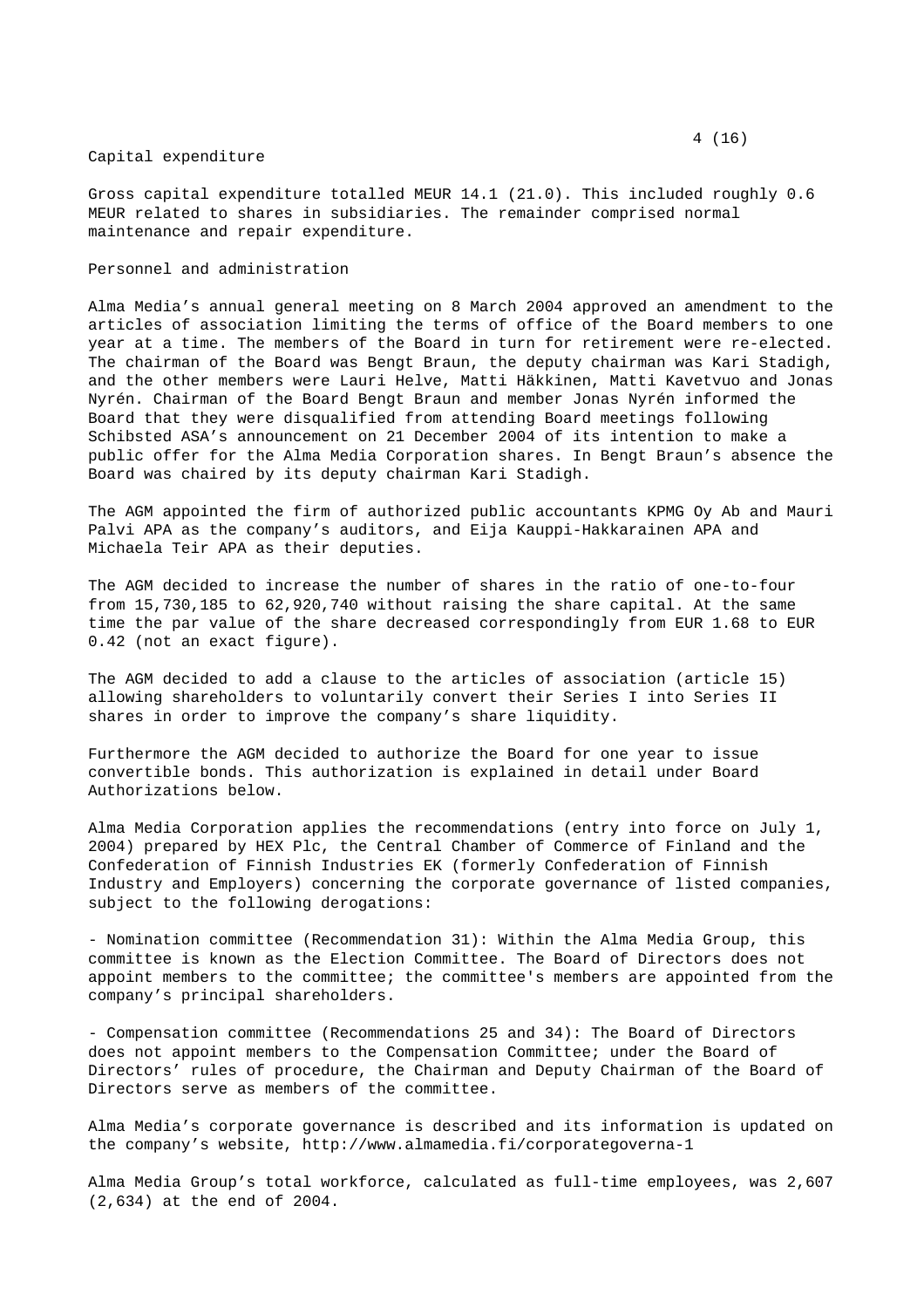Dividend proposal

Alma Media Corporation's Board of Directors will propose to the annual general meeting on 8 March 2005 that no dividend be distributed on 2004.

OPERATIONS BY DIVISION

ALPRESS

| ALPRESS'S KEY FIGURES (MEUR)     | 2004      | 2003      | 2004     | 2003     |
|----------------------------------|-----------|-----------|----------|----------|
|                                  | $10 - 12$ | $10 - 12$ | $1 - 12$ | $1 - 12$ |
| Net sales                        | 56.1      | 51.0      | 211.6    | 200.2    |
| Circulation sales                | 24.8      | 23.3      | 96.9     | 93.5     |
| Media advertising sales          | 27.4      | 24.3      | 98.0     | 93.1     |
| Printing sales                   | 2.7       | 2.2       | 11.6     | 9.1      |
| Other net sales                  | 1.3       | 1.2       | 5.0      | 4.5      |
| Operating profit                 | 9.6       | 7.7       | 32.4     | 30.0     |
| Operating profit/net sales, %    | 17.1      | 15.1      | 15.3     | 15.0     |
| Gross capital expenditure        | 0.9       | 2.9       | 3.8      | 5.3      |
| Personnel on average (workforce) | 1 517     | 1574      | 1 607    | 1 626    |
| Full-time personnel on average   | 1 106     | 1 125     | 1 165    | 162      |

Alpress is responsible for publishing 33 newspapers. The largest of these are the regional paper Aamulehti and the afternoon paper Iltalehti.

Alpress has given high priority to continuous improvements in the content of its papers in order to strengthen reader loyalty and thereby reader coverage. In this task the papers have been successful. The editorial competence centre has started providing courses in both general and specific editorial skills. Alpress's concept of chain collaboration between its papers has become established routine.

The division's net sales between January and December rose 5.7% and the operating profit increased 8.1% on the previous year.

Once again Aamulehti managed to raise its circulation slightly. The comparable circulation of the Suomen Paikallissanomat (local newspapers) group stayed at the previous year's level. The circulation sales of the subscribed newspapers grew 3.1%. In November Aamulehti established a book publishing unit with a net sales target of MEUR 1.5 in 2005.

Iltalehti's circulation increased by 7.5% to 130,371 copies due to reforms in May and the continuous improvement in the content. The increase in circulation was an all-time high.

Media sales in Alpress's regional and local papers rose 13.9% during the final quarter of the year, spurred by local election advertising which accounted for MEUR 0.9. Media sales grew especially favourably in Satakunnan Kansa, Kainuun Sanomat and the Paikallislehti group.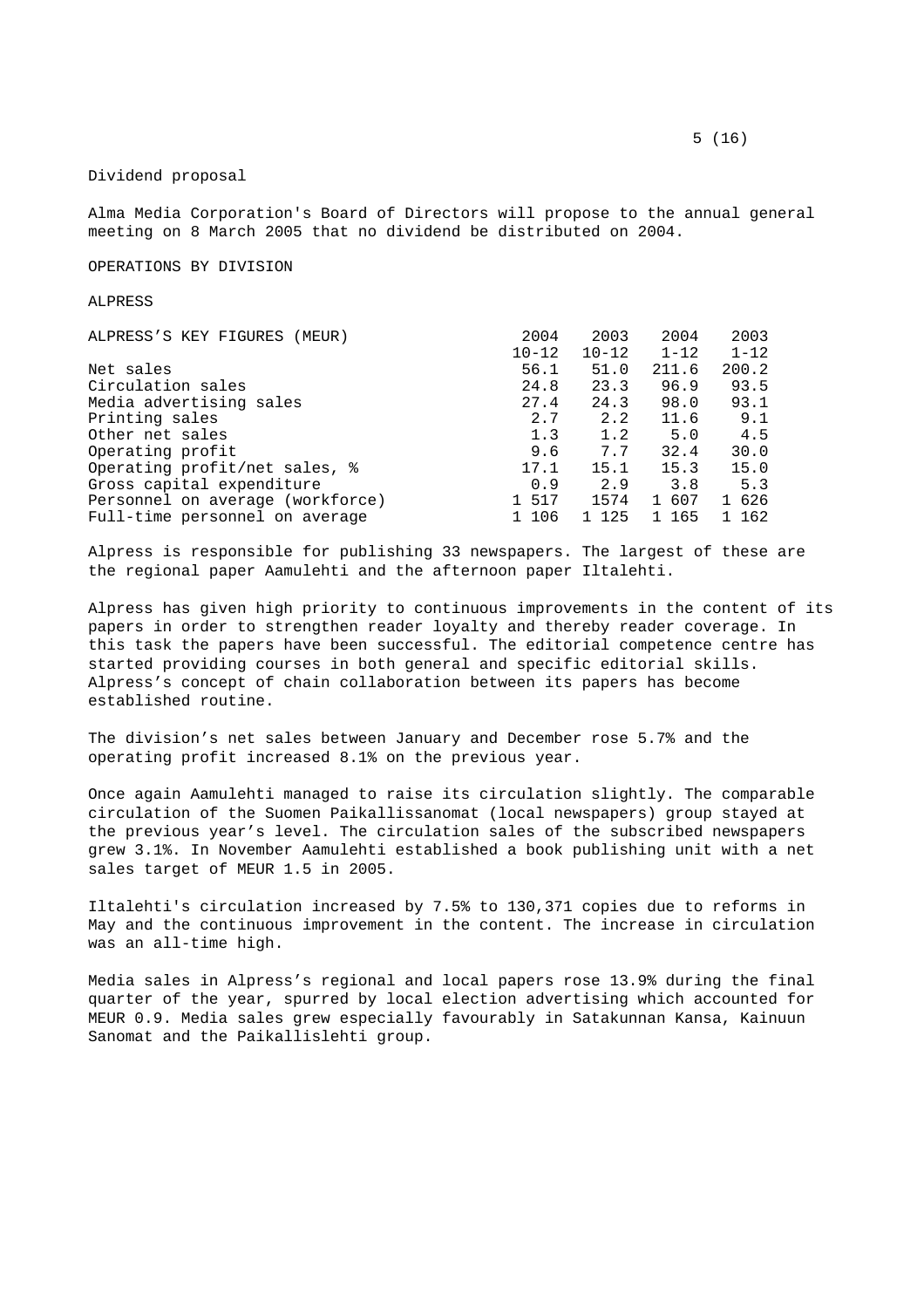### BROADCASTING

| BROADCASTING'S KEY FIGURES (MEUR)           | 2004      | 2003      | 2004     | 2003     |
|---------------------------------------------|-----------|-----------|----------|----------|
|                                             | $10 - 12$ | $10 - 12$ | $1 - 12$ | $1 - 12$ |
| Net sales                                   | 55.2      | 51.3      | 195.4    | 178.1    |
| Operating profit                            | 4.0       | 5.8       | 11.0     | 5.9      |
| Operating profit/net sales, %               | 7.3       | 11.2      | 5.6      | 3.3      |
| Gross capital expenditure                   | 1.8       | 2.5       | 5.2      | 6.1      |
| Personnel on average (workforce)            | 496       | 510       | 516      | 517      |
| MTV3's and Subtv's share of total viewing   |           |           |          |          |
| time, % (prime-time, 10-44 year-olds)       | 44.3      | 46.8      | 44.5     | 46.3     |
| TV4 AB's net sales                          | 78.9      | 74.7      | 254.4    | 246.6    |
| TV4 AB's operating profit                   | 8.9       | 8.6       | 4.4      | 12.0     |
| TV4 AB's impact on Broadcasting's operating |           |           |          |          |
| profit                                      | 0.4       | 0.5       | $-2.9$   | $-1.6$   |

The Broadcasting division consists of the MTV3 and Subtv television channels, Radio Nova, and MTV Interactive. The division's result also includes the profit contribution of the associated company TV4 AB in Sweden, less goodwill amortization.

Broadcasting's net sales between January and December rose 9.7% and its operating profit 86.4% on the previous year. The operating profit was reduced by the division's share of associated company results, MEUR 3.0. The main reason underlying the increase in operating profit was growth in television advertising sales. The cost of raising digital transmission capacity has so far largely equalled the progressive reduction in the operating licence fee as digital settop boxes become more prevalent.

Subtv's advertising sales between January and December rose 84.5% while advertising sales on MTV3 Internet's pages were up by 46.6%. Radio Nova's net sales increased 2.4%.

MTV's share of total television advertising between October and December was 69% (73%). Subtv increased its net sales by 76%. Net sales from Broadcasting's other services (non-advertising) rose 36% due to new MTV Interactive ventures. These proved unprofitable and were discontinued at the beginning of 2005. Excluding new ventures the division's other net sales in the fourth quarter increased 9%. MTV Interactive's fourth-quarter was burdened by one-time business termination costs totalling MEUR 2.4.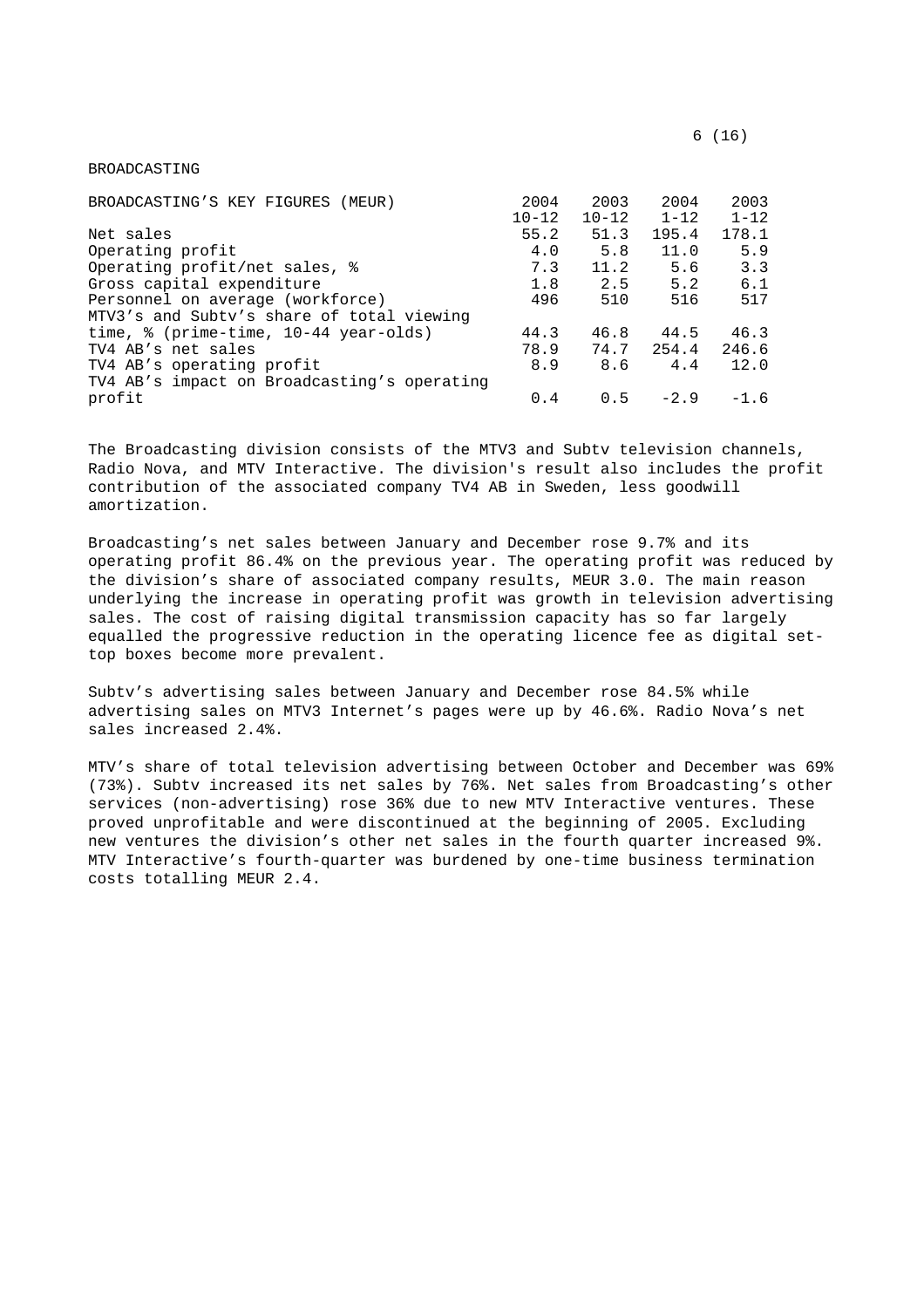$7(16)$ 

# BUSINESS INFORMATION GROUP

| 2004      | 2003      | 2004       | 2003     |
|-----------|-----------|------------|----------|
| $10 - 12$ | $10 - 12$ | $1 - 12$   | $1 - 12$ |
| 14.0      | 13.0      | 49.1       | 46.4     |
| 3.6       | 3.4       | 13.9       | 13.6     |
|           | 5.2       | 19.6       | 18.5     |
| 4.5       | 4.3       | 15.6       | 14.3     |
| 1.4       | 1.8       | 5.4        | 4.2      |
| 10.3      |           | 11.1       | 9.1      |
| 1.0       | 0.2       | 1.9        | 3.7      |
| 406       | 385       | 401        | 384      |
| 35.5      | 33.0      | 119.9      | 113.2    |
|           | 2.4       | 6.7        | 2.9      |
| 0.4       | $-0.2$    | $-0.1$     | $-1.8$   |
|           |           |            |          |
|           |           | 5.8<br>4.0 | 13.6     |

Business Information Group (BIG) specializes in producing business and financial information. Its best-known product is Kauppalehti. The division's result also contains its share (31.1% holding) of the associated company Talentum Oyj's result after goodwill amortization.

BIG reported a 5.8% increase in net sales and a 29% increase in operating profit for the January-December period compared to the previous year. The most significant reason was a reduction in amortization of goodwill on consolidation in Talentum Oyj due to the writedown in 2003.

Kauppalehti's circulation rose by one percent and its media sales grew 6%, which was faster than on average in the business paper segment. Kauppalehti's growth was derived from advertising sales in Kauppalehti Online and Kauppalehti Optio. Advertising sales of Kauppalehti Online grew 38%. The Lehdentekijät group gained several new customer magazine contracts.

Kauppalehti Presso was launched on Saturday 30 October 2004. Heavy investments were devoted to Presso during the year and this was reflected in a drop of MEUR 0.3 in operating profit between October and December. Subscriptions to Presso have been sold as expected. BIG believes that Presso will reach its circulation target of 50,000 copies in 2007.

#### MEDIA SERVICES

| MEDIA SERVICE'S KEY FIGURES (MEUR)        | 2004      | 2003      | 2004     | 2003     |
|-------------------------------------------|-----------|-----------|----------|----------|
|                                           | $10 - 12$ | $10 - 12$ | $1 - 12$ | $1 - 12$ |
| Net sales                                 | 5.5       | 6.2       | 21.0     | 48.4     |
| Net sales of printing operations          | $-0.2$    | 2.0       | $\Omega$ | 32.9     |
| Net sales of Classified Services          | 3.5       | 2.0       | 12.7     | 8.0      |
| Net sales of Information Systems          | 2.0       | 1.7       | 7.6      | 6.5      |
| Net sales of New Businesses               | 0.5       | 0.6       | 1.4      | 1.6      |
| Media Service's operating loss            | $-4.0$    | $-3.1$    | $-6.3$   | $-5.6$   |
| Acta Print's/Alprint's share of operating | $-3.9$    | $-0.9$    | $-6.1$   | $-3.6$   |
| loss                                      |           |           |          |          |
| Operating loss/net sales, %               | $-73.9$   | $-49.5$   | $-29.8$  | $-11.7$  |
| Gross capital expenditure                 | 0.9       | 1.5       | 2.2      | 4.9      |
| Personnel on average (workforce)          | 117       | 137       | 115      | 303      |

The Media Services division comprises three business units: Classified Services, Information Systems and New Ventures. The division's result includes its share (36% holding) of its associated company Acta Print Oy's result.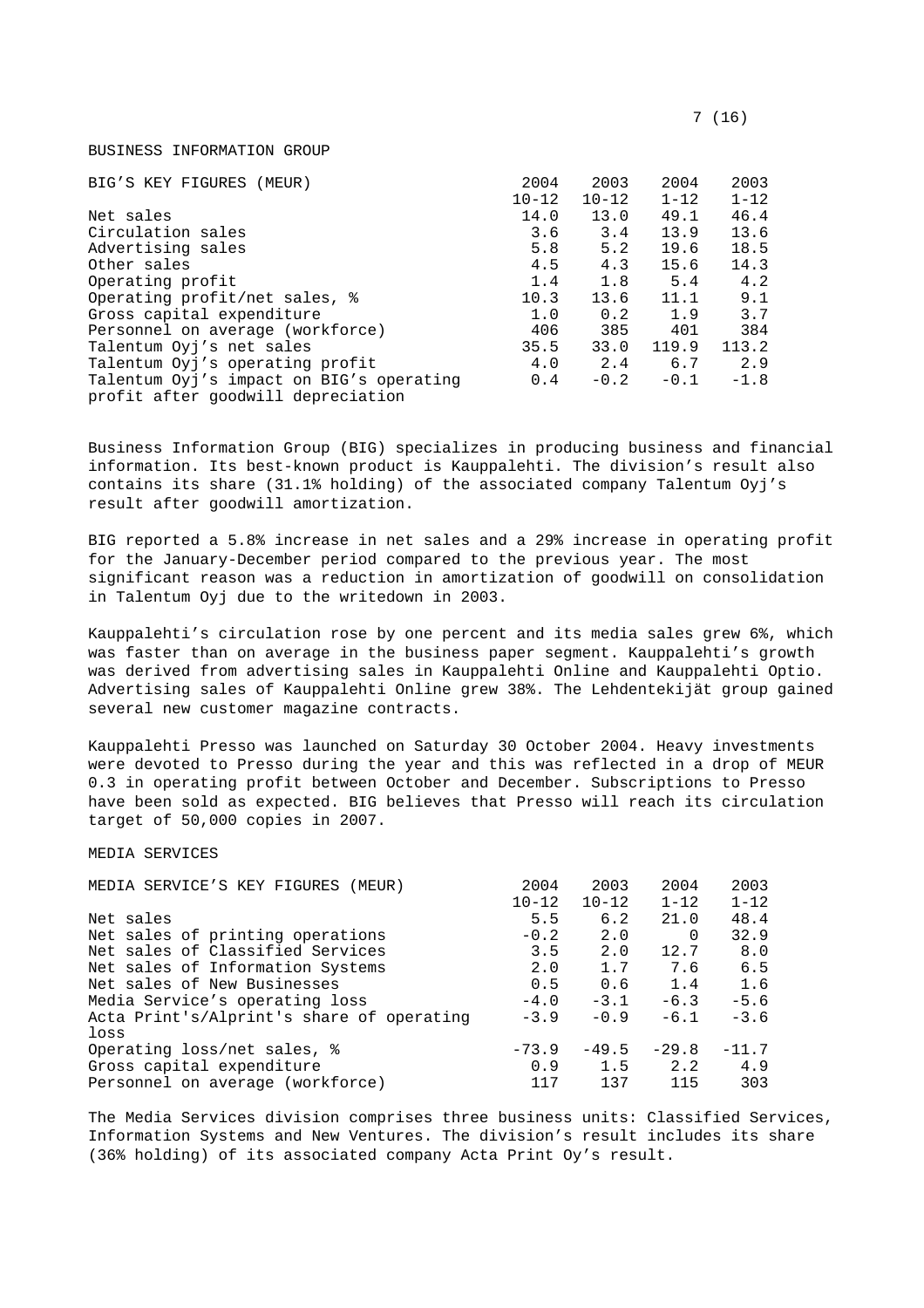The division's comparable net sales increased 36% and its operating loss increased 11%. The latter figure was attributable to Acta Print's result and to writedowns on the division's shares in this company. Media Services' operating profit (EBIT) improved by MEUR 0.5 on the previous year.

Sales by the Classified Services unit grew 59%, the largest increase coming from sales by the online used car marketplace Autotalli.com (+ 80%). Also highly successful were the jobs marketplace Monster.fi (earlier Jobline.fi, 62%) and the home-buying service Etuovi.com (online + 43%, printed paper + 31%). These services are profitable. The online service Mascus (used machinery) acquired at the beginning of 2004 saw an increase in its comparable net sales of 38% but has not yet entered into profit.

### SUBSEQUENT EVENTS

Alma Media outsourced the ICT workstation support and availability services at its Helsinki and Pirkanmaa offices to Fujitsu from 1 January 2005. This reduced by 25 the number of Alma Media employees working in Alma Media Interactive, Iltalehti, Kauppalehti and Aamulehti. The agreement covers 2,000 workstations and operating services for 250 servers.

Schibsted ASA made a public offer for the share capital of Alma Media Corporation on 4 January 2005. The offer was valid until 31 January 2005.

Alma Media acquired City24.ee, the leading online home-buying marketplace in Estonia, on 7 January 2005.

The aggregate number of votes held by Suomi Life Assurance Company and Pohjola Non-Life Insurance Company decreased to below 5% after Proventus Industrier AB acquired 8.5% of the shares and 15.2% of the votes in Alma Media Corporation in transactions that took place on 14 January 2005.

MTV Oy sold its broadband connection business to Song Networks and Spinbox on 19 January 2005.

On 13 January Alma Media's Board of Directors convened an extraordinary general meeting for 31 January 2005 to decide on granting the Board authorization to sell the Broadcasting division or otherwise to participate in consolidation of the broadcasting sector, and to amend the article in the articles of association applying to the company's field of business.

On 24 January 2005 Alma Media's Board of Directors announced that it would present an alternative offer to the extraordinary general meeting that would be clearly higher in value than the Schibsted offer. The main items in the offer were as follows:

- Bonnier & Bonnier AB and Proventus Industrier AB will sell their Alma Media Corporation shares to a new company to be established, called Almanova.

- Almanova will make a public offer to all the shareholders other than the two aforementioned.

- In this offer, EUR 14.00 will be paid for each Series I share, comprising EUR 6.50 in cash and the remainder in Almanova shares, and EUR 12.00 for each Series II share, comprising EUR 5.60 in cash and the remainder in Almanova shares. EUR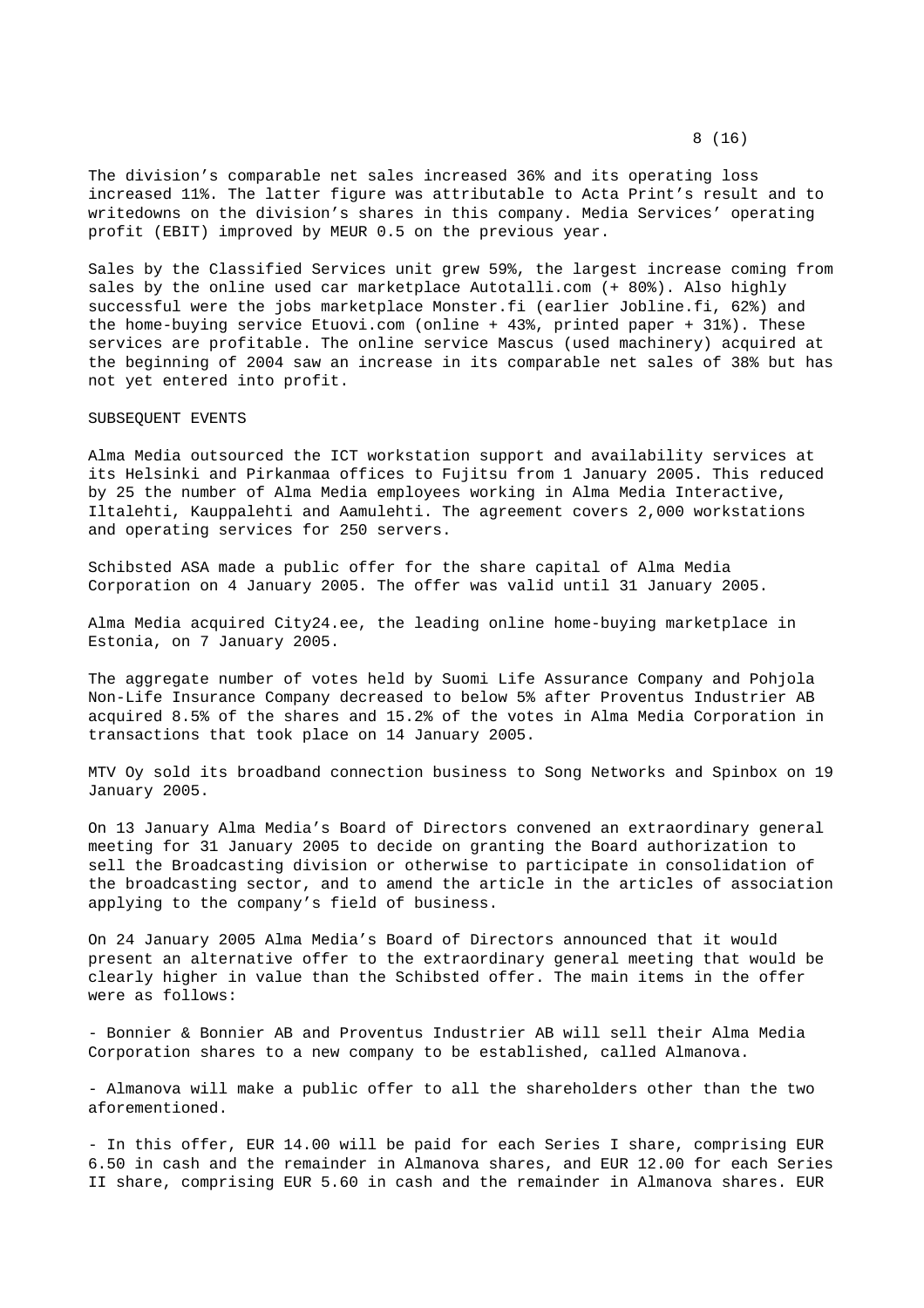29.00 will be paid in cash for each 1999A warrant and EUR 25.70 in cash for each 1999B warrant.

- After this, Alma Media Corporation will be merged with Almanova. The new company will continue under the name of Alma Media Corporation, engaging in newspaper publishing, the production and distribution of business information, and classified advertising marketplaces.

Oy Suomen Uutisradio Ab (Radio Nova) acquired the share capital of Suomen Sävelradio Oy on 27 January 2005.

Alma Media Corporation's extraordinary general meeting on 31 January 2005 authorized the Board of Directors to sell the Broadcasting division for a price of at least MEUR 460 to a company owned jointly by Bonnier & Bonnier AB and Proventus Industrier AB. The consummation of this plan is subject to continuing negotiations and obtaining approvals. The EGM also authorized the Board to amend the article applying to the company's field of business.

### PROSPECTS FOR THE CURRENT YEAR

The main factor affecting the Group's profitability is how media advertising will develop. Growth in media advertising is expected to continue. The comparable net sales and operating profit of the new Alma Media are expected to be higher than in 2004. This forecast does not include the impact of the Group's associated companies.

# ADOPTION OF IAS/IFRS PRINCIPLES

Alma Media will start reporting according to IFRS from the first quarter of 2005. The company plans to issue a stock exchange release on 8 April 2005 containing the IFRS opening balance sheet at 1 January 2004 and comparison data for the interim reporting periods in 2004.

#### SHARES AND OWNERSHIP STRUCTURE

The company's issued and registered share capital on the balance sheet date was EUR 26,473,048.73. The share capital comprises 26,056,004 Series I shares and 36,904,636 Series II shares. An increase of EUR 16,987 in the share capital was registered during 2004 as a result of new Series II shares subscribed for against 40,000 warrants.

The company's book-entry register had 3,877 shareholders on the balance sheet date and altogether 13,569,674 shares were held in nominee-registered accounts. Nominee-registered and foreign holdings accounted for 54.8% of the total number of shares.

#### Share performance and trading volume

Altogether 1,988,000 or 7.5% of Alma Media's Series I shares and 18,703,000 or 51.5% of the Series II shares were traded on the Helsinki Exchanges during the year. 178,000 A warrants and 128,000 B warrants were exercised to subscribe for shares. The total trading volume was MEUR 173 (82). The company's market capitalization at the close of the period stood at MEUR 715 (443).

### 9 (16)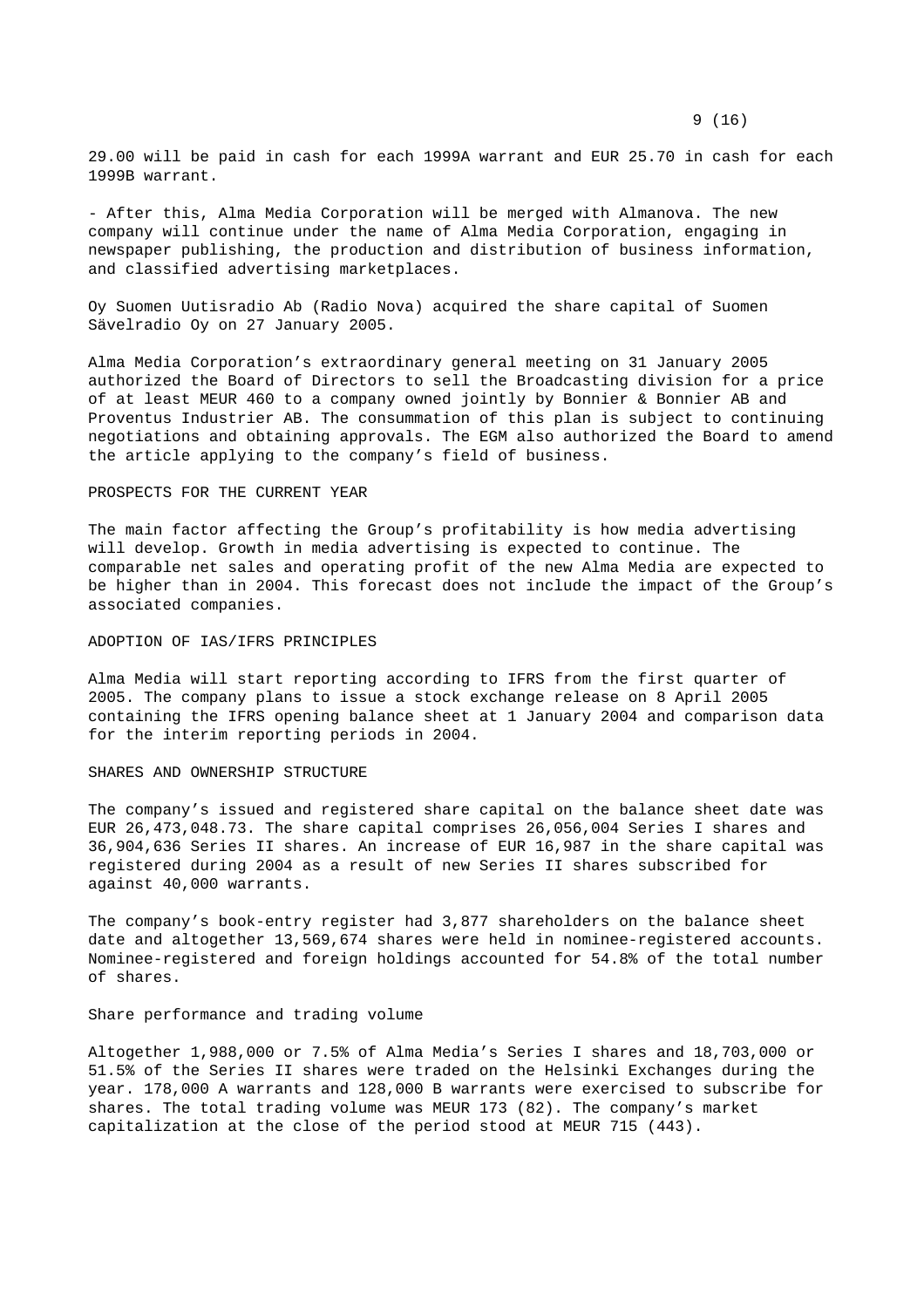The price of the Alma Media share rose roughly 50% during the year. The rise was particularly strong right at the end of the year when the Norwegian media company Schibsted ASA announced its public offer for Alma Media's share capital. The HEX all-share index barely changed during the year but the media sector index was slightly higher at the year end than at the beginning.

Share and warrant performance (euros), January-December 2005

|           | Highest | Lowest | 30 December 2004 |
|-----------|---------|--------|------------------|
| Series I  | 12.70   | 6.50   | 11.95            |
| Series II | 12.00   | 6.60   | 10.95            |
| A warrant | 27.00   | 4.75   | 21.53            |
| B warrant | 24.00   | 5.50   | 18.52            |

Bond with warrants to personnel

In accordance with the decision of the Annual General Meeting on 24 March 1999 Alma Media Corporation offered bonds with warrants totalling 1,220,000 Finnish markka (EUR 205,189.27) to its employees entitling subscription of altogether 610,000 Series II shares. The 1:4 share split on 5 April 2004 changed this number to 2,440,000 Series II shares. Of this amount 1,939,368 are still unsubscribed. The number of shares subscribable under the outstanding warrants represents 3.06% of all the shares and 0.65% of all the votes.

The average quoted price of the Series II share in October 1999 used to calculate the share subscription price was EUR 20.58 which equals EUR 5.15 per share after the split. The conditions of the bond stipulate that one half of the shares may be subscribed for on or after 28 May 2001 at a subscription price 12% above the average quoted price in October 1999, i.e. for EUR 23.05 per share at the time and EUR 5.76 per current share, and that half of the shares may be subscribed for on or after 28 May 2003 at a subscription price 28% above the aforementioned price, i.e. for EUR 26.34 per share at the time and EUR 6.59 per current share. Dividends payable will be deducted from the subscription prices before subscription. Before any dividend that may be paid in the financial year 2004, the A warrants may be used to subscribe for four Series II shares for EUR 4.75 per share, and the B warrants to subscribe for four Series II shares for EUR 5.58 per share.

Trading in the A warrants began on 29 May 2001 and in the B warrants on 28 May 2003.

During 2004, 40,400 warrants were used to subscribe for Series II shares, which raised the share capital by EUR 16,987. Furthermore, 460,232 new Series II shares were registered in the share capital in January 2005 following the exercise of warrants between 2 October and 31 December 2004. These new shares also carry dividend rights for 2004.

A total of 1,030,340 Series I shares were registered during the year as having been converted into Series II shares.

Liquidity providing contract

Alma Media Corporation made a liquidity providing contract covering its Series II shares. The contract, signed in January 2004 with Conventum Securities Limited, guarantees bid and ask prices for the shares with a maximum spread of 3% during 85% of the exchange's trading hours. The contract applies to minimum lots of 2,000 Series II shares. Due to business operations transfer from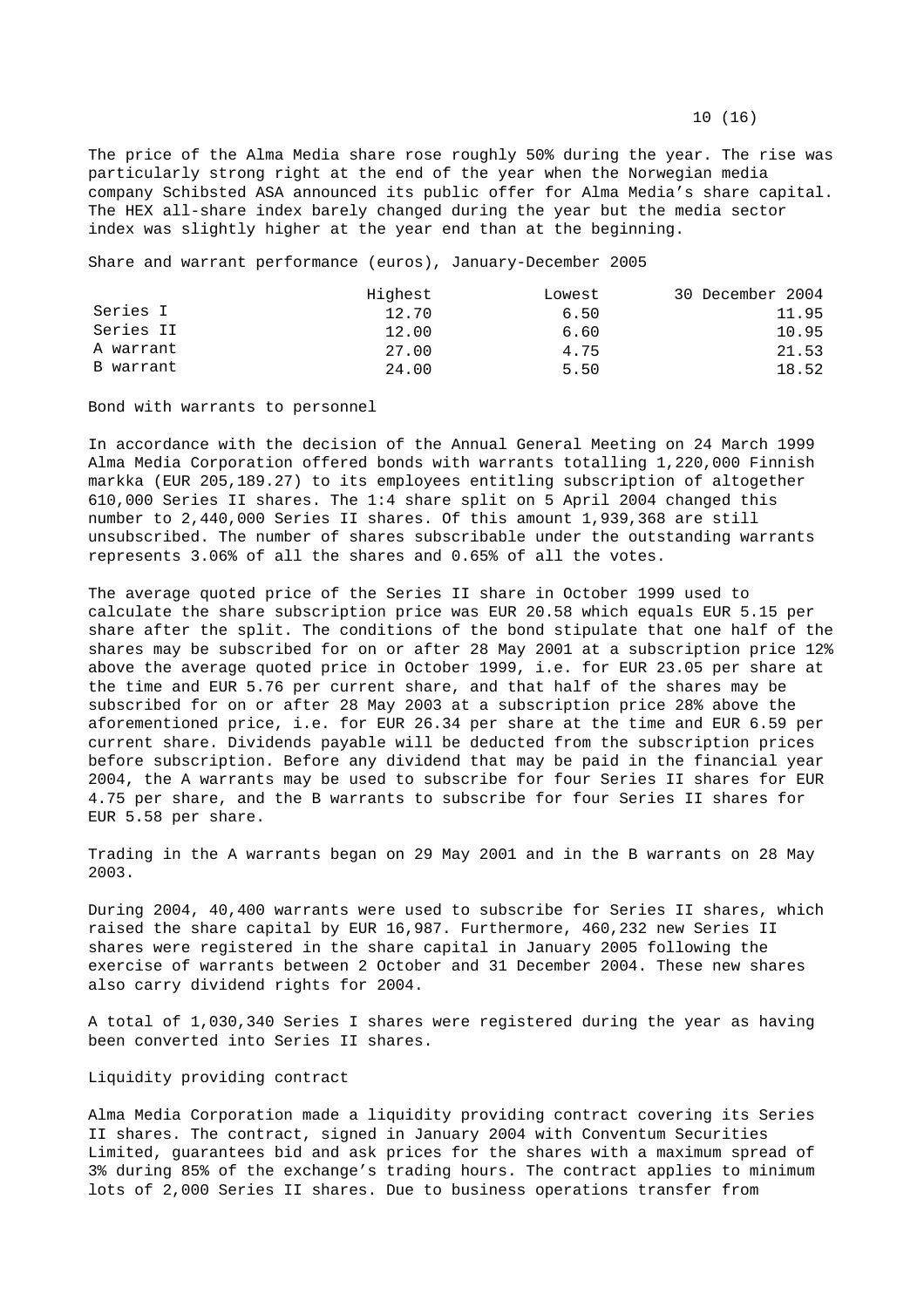11 (16)

Conventum to eQ Pankki Alma Media's partner in this contract has been eQ Pankki Oy since November 2004.

Board authorizations

The Annual General Meeting on 8 March 2004 approved the Board's proposal that the Board be authorized:

- for a period of one year from the Annual General Meeting to decide on the issue of one or more convertible bonds in such a way that the maximum number of new Series II shares, whose par value is EUR 0.42 (not an exact figure),

exchanged for convertible bonds shall amount to no more than 6,292,074, and that the company's share capital may not be increased by more than EUR 2,645,627.20, and on the terms and conditions decided by the Board, and

- to disapply the shareholders´ pre-emptive rights to subscribe for the convertible bonds provided that the company has important financial grounds for doing so, such as developing the company's financial or capital structure, financing of acquisitions or other development of the company's businesses. The Board of Directors may not deviate from the shareholders´ pre-emptive rights in the interests of the company's inner circle.

Neither the company nor its subsidiaries hold any of the company's own shares. During 2004 the Board of Directors had no authorization to purchase the company's own shares.

Varma Mutual Pension Insurance Company's holding of the shares and votes of Alma Media Corporation exceeded the 5% limit on 9 September 2004.

| CONSOLIDATED INCOME STATEMENT (MEUR)      | 2004<br>$10 - 12$ | 2003<br>$10 - 12$             | 2004<br>$1 - 12$ | 2003<br>$1 - 12$ |
|-------------------------------------------|-------------------|-------------------------------|------------------|------------------|
| NET SALES                                 |                   | 127.4 118.3 464.6             |                  | 460.5            |
| Share of associated companies'            |                   |                               |                  |                  |
| results                                   |                   | $-2.9$ $-17.4$ $-8.7$ $-22.0$ |                  |                  |
| Other operating income                    | 1.1               | 0.9                           | 3.6              | 3.7              |
| Operating expenses                        | $-115.7$          | $-106.2$ $-420.9$             |                  | $-424.5$         |
| OPERATING PROFIT                          | 9.9               | $-4.4$                        | 38.6             | 17.7             |
| Financial income and expenses             | $-0.6$            | $-0.3$                        | $-2.9$           | $-3.7$           |
| PROFIT BEFORE EXTRAORDINARY ITEMS         | 9.3               | $-4.7$                        | 35.7             | 14.0             |
| Extraordinary income                      | 0.0               | 0.0                           | 0.0              | 0.0              |
| Extraordinary expenses                    | 0.0               | 0.0                           | 0.0              | 0.0              |
| PROFIT BEFORE TAXES AND MINORITY INTEREST | 9.3               | $-4.7$                        | 35.7             | 14.0             |
| Taxes *)                                  | $-5.1$            | 4.9                           | $-14.5$          | $-2.7$           |
| Minority interest                         | $-0.2$            |                               | $0.2 - 0.9$      | $-0.5$           |
| PROFIT                                    | 4.0               | 0.4                           | 20.3             | 10.8             |

\*) Deferred tax assets and liabilities have been adjusted to correspond with the changes required by new legislation on corporate and capital gains tax. In 2004 the changes were entered in January-June interim reporting and they have the effect of reducing the company's taxes by approximately EUR 1.4 million.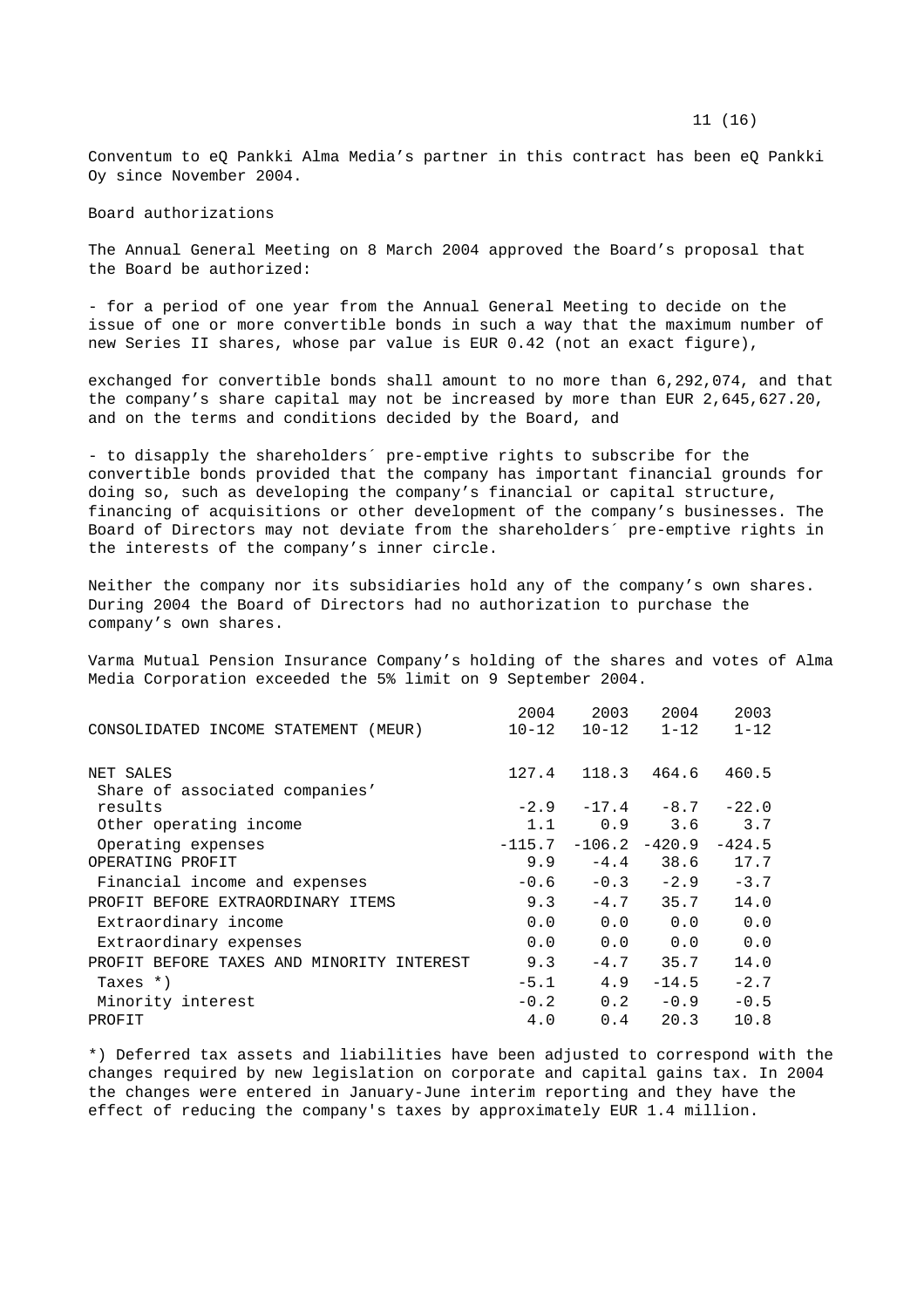|                                            |                  | 12 (16)          |
|--------------------------------------------|------------------|------------------|
| CONSOLIDATED BALANCE SHEET (MEUR)          | 2004<br>31.12.   | 2003<br>31.12.   |
| ASSETS<br>FIXED ASSETS                     |                  |                  |
| Intangible assets                          | 15.1             | 19.1             |
| Goodwill on consolidation                  | 12.9             | 16.8             |
| Tangible assets                            | 58.0             | 68.6             |
| Investments                                | 118.8            | 135.2            |
| <b>CURRENT ASSETS</b>                      |                  |                  |
| Inventories                                | 49.8             | 48.6             |
| Receivables<br>Cash and bank               | 40.2<br>22.5     | 42.8<br>24.1     |
|                                            |                  | $317.3$ $355.2$  |
| CONSOLIDATED BALANCE SHEET (MEUR)          | 2004             | 2003             |
|                                            |                  | 31.12. 31.12.    |
| SHAREHOLDERS' EQUITY AND LIABILITIES       |                  |                  |
| SHAREHOLDERS'S EQUITY                      |                  | 150.2 167.0      |
| MINORITY INTEREST                          | 2.1              | 1.4              |
| PROVISIONS                                 | 2.7              | 1.3              |
| LIABILITIES                                |                  |                  |
| Long-term                                  | 54.1             | 66.6             |
| Short-term                                 |                  | 108.2 118.9      |
|                                            | 317.3            | 355.2            |
| CONSOLIDATED CASH FLOW STATEMENT (MEUR)    | 2004<br>$1 - 12$ | 2003<br>$1 - 12$ |
| Operating activities                       |                  |                  |
| Operating profit                           | 38.6             | 17.7             |
| Adjustments to operating profit            | 30.4             | 44.0             |
| Change in working capital                  | 0.2              | 6.5              |
| Financial items and taxes                  | $-2.6$           | $-13.2$          |
| Cash flow from operating activities        | 66.6             | 55.0             |
| Cash flow from investing activities        | $-0.8$           | $-16.0$          |
| Cash flow before financing activities      | 65.8             | 39.0             |
| Cash flow from financing activities        | $-67.4$          | $-40.3$          |
| Change in cash funds (increase+/decrease-) | $-1.6$           | $-1.3$           |
| Cash funds at start of period              | 24.1             | 25.4             |
| Cash funds at end of period                | 22.5             | 24.1             |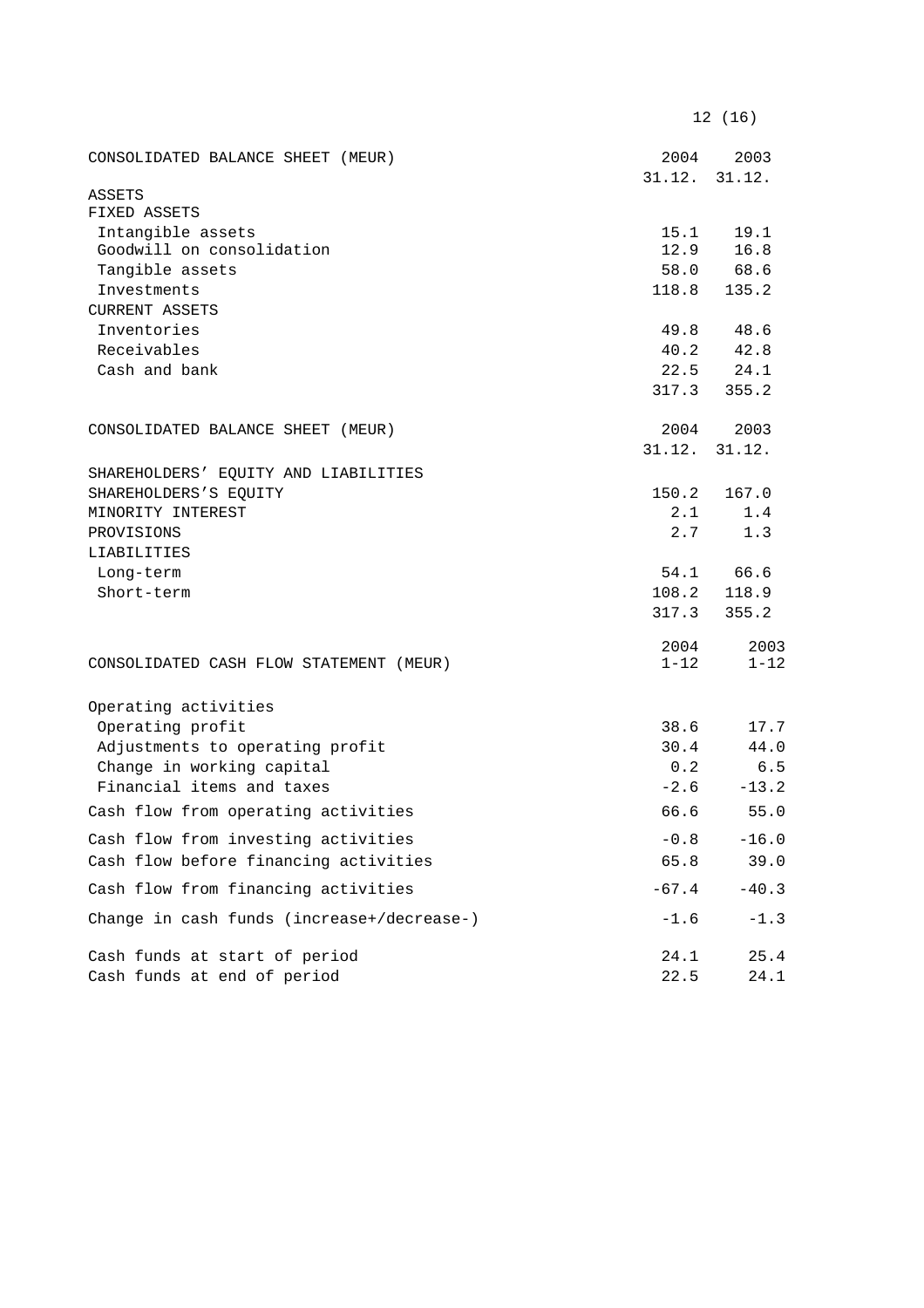|                                                             |  |                                          | 13 (16)               |
|-------------------------------------------------------------|--|------------------------------------------|-----------------------|
| CAPITAL EXPENDITURE (MEUR)                                  |  | 2004 2003 2004<br>$10-12$ $10-12$ $1-12$ | 2003<br>$1 - 12$      |
| Gross capital expenditure on fixed assets 5.3 6.7 14.1 21.0 |  |                                          |                       |
| GROUP CONTINGENT LIABILITIES (MEUR)                         |  | 2004                                     | 2003<br>31.12. 31.12. |
| For own commitments                                         |  |                                          |                       |
| Mortgages on land and buildings                             |  |                                          | $0.0$ 3.3             |
| Chattel mortgages                                           |  | 0.1                                      | 0.1                   |
| Other own commitments                                       |  |                                          |                       |
| Leasing commitments                                         |  |                                          | $16.7$ 5.1            |
| Other commitments                                           |  | 2.5                                      | 1.2                   |
| Total                                                       |  | 19.3                                     | 9.7                   |
| Maturity of Group's leasing payments (MEUR)                 |  |                                          |                       |
| During following 12 months                                  |  |                                          | $6.0 \t 2.1$          |
| Later                                                       |  | 10.7                                     | 3.0                   |

Most of the Group's companies operated in leased premises. The rental agreements vary in duration from 6 months to 17 years. Annual rental payments currently total approx. MEUR 6.65. Some of these business premises have been sub-let and contribute approx. MEUR 1.15 in annual rental income.

The Broadcasting division has a network agreement with Digita Oy covering analogue television and radio broadcasting activities. The television agreement is in force for the duration of the analogue television operating licence. i.e. until the end of August 2007. The radio agreement is in force until the end of 2006. The aggregate annual rental payments under these agreements average MEUR 16.

A purchasing agreement covering the transmission capacity of digital television broadcasting is in force for the duration of the digital television operating licence. i.e. until 31 August 2010. Rents payable under this agreement total MEUR 6 in 2005. The annual rental payments will rise in 2006 to almost MEUR 8.

Total transmission costs are estimated to fall by more than one-third when analogue broadcasting ceases on 31 August 2007.

In addition to the programming rights entered in the balance sheet, MTV Oy also has binding programme purchasing agreements with durations ranging from one to four years. The value of these commitments is roughly EUR 57 million.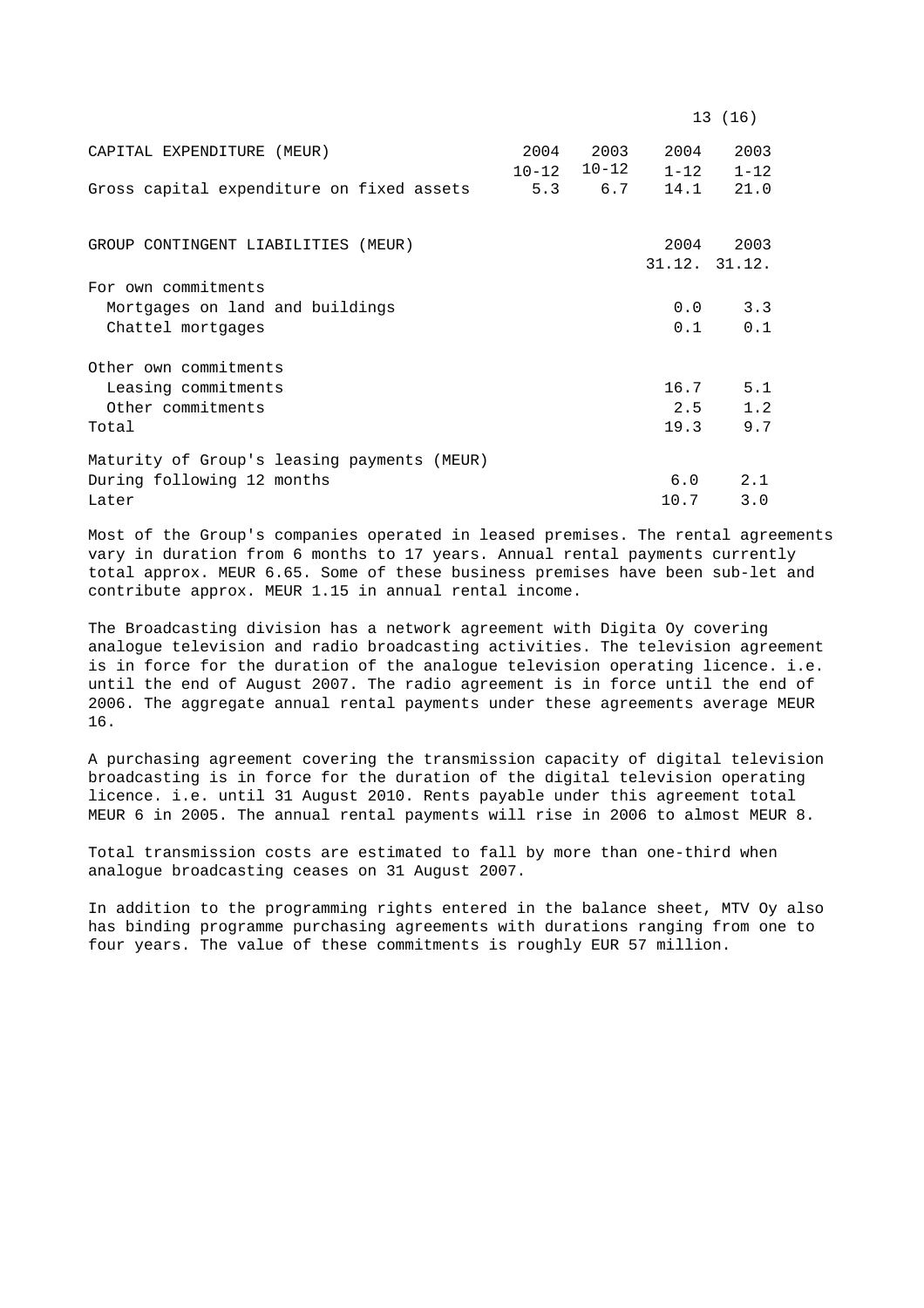|                                                        |                 |                 |                   |                                    |                 | 14 (16)          |                  |                       |
|--------------------------------------------------------|-----------------|-----------------|-------------------|------------------------------------|-----------------|------------------|------------------|-----------------------|
| PER SHARE DATA (EUR)                                   |                 |                 | 2004<br>$10 - 12$ | 2003<br>$10 - 12$                  |                 | 2004<br>$1 - 12$ | 2003<br>$1 - 12$ |                       |
| Earnings per share (undiluted)                         |                 |                 | 0.06              | 0.00                               |                 | 0.32             | 0.17             |                       |
|                                                        |                 |                 |                   |                                    |                 |                  |                  |                       |
| Earnings per (diluted)                                 |                 |                 |                   |                                    |                 | 0.32             | 0.17             |                       |
| Shareholders' equity per share                         |                 |                 |                   |                                    |                 | 2.39             | 2.65             |                       |
| NET SALES AND OPERATING PROFIT BY QUARTER              |                 |                 |                   |                                    |                 |                  |                  |                       |
| (MEUR)                                                 |                 |                 |                   | I/2003 II/2003 III/2003 IV/2003    |                 |                  |                  | 2003                  |
| Net sales                                              |                 |                 | 120.3             | 125.6                              |                 | 96.3             | 118.3            | 460.5                 |
| Operating profit/loss                                  |                 |                 | 6.1               | 12.7                               |                 | 3.3              | $-4.4$           | 17.7                  |
|                                                        |                 |                 |                   | I/2004 II/2004 III/2004 IV/2004    |                 |                  |                  | 2004                  |
| Net sales                                              |                 |                 | 110.1             | 122.8                              |                 | 104.3            | 127.4            | 464.6                 |
| Operating profit                                       |                 |                 | 4.2               | 16.9                               |                 | 7.6              | 9.9              | 38.6                  |
| NET SALES BY DIVISION (MEUR) BY<br><b>QUARTER</b>      | 2003<br>$1 - 3$ | 2003<br>$4 - 6$ | 2003              | 2003<br>$7 - 9$ 10-12              | 2004<br>$1 - 3$ | 2004<br>$4 - 6$  | 2004             | 2004<br>$7 - 9$ 10-12 |
| Alpress                                                | 50.0            |                 | 51.6 47.7         | 51.0                               | 50.2            | 54.5             | 50.7             | 56.1                  |
| Broadcasting                                           | 44.8            |                 | 46.6 35.4         | 51.3                               | 46.3            | 53.5             | 40.4             | 55.2                  |
| Business Information Group                             | 11.6            | 12.2            | 9.6               | 13.0                               | 12.0            | 12.4             | 10.6             | 14.0                  |
| Media Services                                         | 17.9            | 18.3            | 6.0               | 6.2                                | 4.8             | 5.6              | 5.2              | 5.5                   |
| Parent company                                         | 3.3             | 3.4             | 3.4               | 3.5                                | 3.4             | 3.4              | 3.5              | 3.4                   |
| Intragroup net sales                                   | $-7.3$          |                 |                   | $-6.4$ $-5.8$ $-6.7$ $-6.6$        |                 | $-6.6$           | $-6.1$           | $-6.8$                |
| Total                                                  | 120.3           | 125.6           |                   | 96.3 118.3 110.1 122.8 104.3 127.4 |                 |                  |                  |                       |
| OPERATING PROFIT/LOSS BY<br>DIVISION (MEUR) BY QUARTER | 2003<br>$1 - 3$ | 2003<br>$4 - 6$ | 2003              | 2003<br>$7 - 9$ 10-12              | 2004<br>$1 - 3$ | 2004<br>$4 - 6$  | 2004             | 2004<br>$7 - 9$ 10-12 |
| Alpress                                                | 6.8             | 7.7             | 7.8               | 7.7                                | 6.3             | 8.2              | 8.3              | 9.6                   |
| Broadcasting                                           | 0.0             | 3.4             | $-3.3$            | 5.8                                | $-1.8$          | 8.7              | 0.1              | 4.0                   |
| Business Information Group                             | 0.5             | 1.8             | 0.2               | 1.8                                | 1.1             | 1.9              | 1.0              | 1.4                   |
| Media Services                                         | $-0.8$          |                 | $-0.3 -1.4$       | $-3.1$                             | $-1.1$          | $-1.0$           | $-0.1$           | $-4.0$                |
| Parent company                                         | $-0.5$          |                 | $-0.6 - 0.2$      | $-1.3$                             | $-0.7$          | $-1.0$           | $-2.0$           | $-1.4$                |
| Group entries                                          | 0.1             | 0.7             |                   | $0.2 - 15.3$                       | 0.4             | 0.1              | 0.3              | 0.3                   |
| Total                                                  | 6.1             | 12.7            | 3.3               | $-4.4$                             | 4.2             | 16.9             | 7.6              | 9.9                   |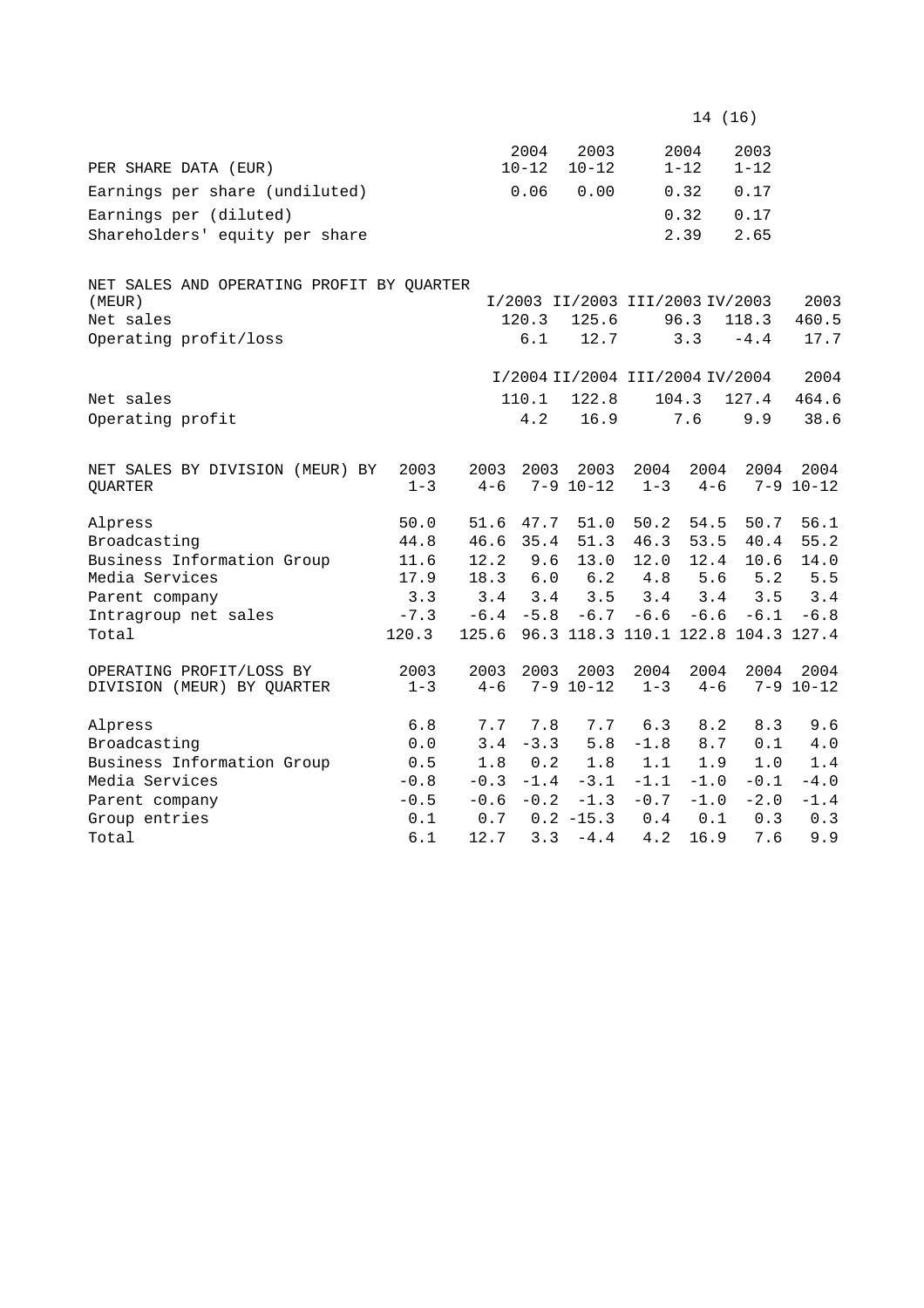15 (16)

| ALMA MEDIA GROUP, KEY FIGURES  | 2003    | 2003    | 2003          | 2003          | 2004                                      | 2004    | 2004          | 2004          |
|--------------------------------|---------|---------|---------------|---------------|-------------------------------------------|---------|---------------|---------------|
| (MEUR)                         | $1 - 3$ | $4 - 6$ |               | $7 - 9$ 10-12 | $1 - 3$                                   | $4 - 6$ |               | $7 - 9$ 10-12 |
| Net sales                      | 120.3   | 125.6   |               |               | 96.3 118.3 110.1 122.8 104.3 127.4        |         |               |               |
| Operating profit/loss          | 6.1     | 12.7    | 3.3           | $-4.4$        | 4.2                                       | 16.9    | 7.6           | 9.9           |
| Operating profit/loss as % of  |         |         |               |               |                                           |         |               |               |
| net sales                      | 5.1     | 10.1    | 3.4           | $-3.7$        | 3.8                                       | 13.8    | 7.3           | 7.8           |
| Impact of associated companies |         |         |               |               |                                           |         |               |               |
| on operating profit            | $-1.0$  |         |               |               | $-0.7$ $-2.9$ $-17.4$ $-3.0$              | $-1.3$  | $-1.5$        | $-2.9$        |
| Profit/loss before             |         |         |               |               |                                           |         |               |               |
| extraordinary items            | 4.7     | 11.7    | 2.3           | $-4.7$        | 3.4                                       | 16.2    | 6.8           | 9.3           |
| Balance sheet total            | 411.2   |         |               |               | 388.4 365.1 355.2 349.1 325.4 317.4 317.3 |         |               |               |
| Gross capital expenditure      | 4.7     | 5.0     | 4.6           | 6.7           | 3.3                                       | 3.2     | 2.3           | 5.3           |
| Gross capital expenditure as % |         |         |               |               |                                           |         |               |               |
| of net sales                   | 3.9     | 4.0     | 4.8           | 5.7           | 3.0                                       | 2.6     | 2.2           | 4.2           |
| Equity ratio, %                | 42.0    | 46.4    | 48.5          | 49.0          | 40.6                                      | 46.9    | 48.8          | 49.8          |
| Gearing, %                     | 74.7    | 60.2    | 57.6          | 50.7          | 79.6                                      | 52.6    | 53.6          | 36.4          |
| Net financial expenses         | 1.4     | 1.0     | 1.0           | 0.3           | 0.8                                       | 0.7     | 0.8           | 0.6           |
| Net financial expenses as % of |         |         |               |               |                                           |         |               |               |
| net sales                      | 1.2     | 0.8     | 1.0           | 0.3           | 0.7                                       | 0.6     | 0.8           | 0.5           |
| Interest-bearing net debt      | 119.0   | 100.1   | 95.2          |               | 84.7 103.2                                | 74.0    | 77.3          | 54.7          |
| Interest-bearing liabilities   | 141.4   |         |               |               | 121.3 113.3 108.8 120.7                   | 94.6    | 90.6          | 77.2          |
| Interest-free liabilities      | 105.9   | 96.0    | 82.4          | 76.8          | 96.4                                      | 87.7    | 80.1          | 85.1          |
| Average number of employees    | 3 744   |         |               |               | 3 858 3 482 3 356 3 409 3 391 3 457 3 263 |         |               |               |
| Average number of employees    |         |         |               |               |                                           |         |               |               |
| calculated as full-time        |         |         |               |               |                                           |         |               |               |
| personnel                      | 2 986   |         |               |               | 3 075 2 747 2 635 2 662 2 696 2 749 2 612 |         |               |               |
| Cash flow from operating       |         |         |               |               |                                           |         |               |               |
| activities/share, EUR          | 0.30    |         | $0.34 - 0.04$ | 0.27          | 0.28                                      |         | $0.46 - 0.05$ | 0.37          |
| Shareholder's equity/share,    |         |         |               |               |                                           |         |               |               |
| <b>EUR</b>                     | 2.53    | 2.64    | 2.63          | 2.65          | 2.06                                      | 2.23    | 2.29          | 2.39          |
| Earnings/share, EUR            |         |         |               |               |                                           |         |               |               |
| (undiluted)                    | 0.04    | 0.12    | 0.01          | 0.00          | 0.03                                      | 0.18    | 0.05          | 0.06          |
| Market capitalization          | 275.3   |         |               |               | 387.6 428.9 442.6 476.4 445.9 505.5 715.5 |         |               |               |
|                                |         |         |               |               |                                           |         |               |               |

The figures in this report are unaudited.

General statement

The statements in this bulletin represent estimates based on the views of Alma Media's management at the time of its release. For this reason they include risks and uncertainty factors. The estimates could change in the event of significant changes taking place in the Finnish economy or the media sector.

Alma Media publishes its Q1 report at 9.00 am on 29 April 2005.

ALMA MEDIA CORPORATION

Terhi Lambert Communications Manager

DISTRIBUTION: Helsinki Exchanges, principal media

Further information:

Juho Lipsanen, President and CEO, tel. +358-9-507 8715 Teemu Kangas-Kärki, CFO, tel. +358-9-507 8703 Ahti Martikainen, VP, Communications and IR, tel. +358-9-507 8514